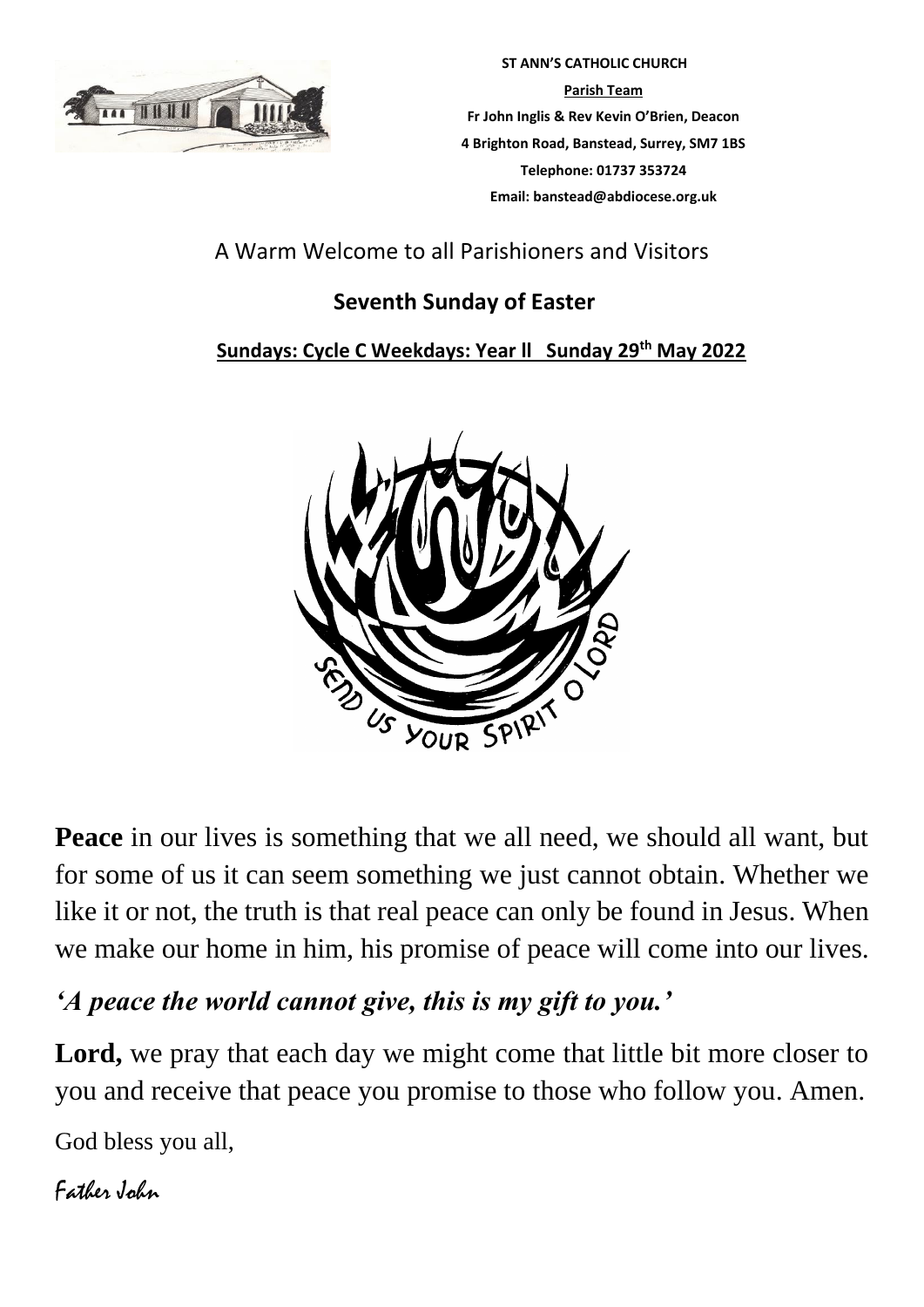#### RETURNING TO MASS AT PENTECOST - AN INVITATION FROM THE BISHOPS OF ENGLAND AND WALES

'This is the bread come down from heaven' (John 6:58)

Please see the article

[https://www.abdiocese.org.uk/news/the-](https://www.abdiocese.org.uk/news/the-sunday-obligation-returning-to-mass-at-pentecost)

[sunday-obligation-returning-to-mass-at](https://www.abdiocese.org.uk/news/the-sunday-obligation-returning-to-mass-at-pentecost)[pentecost](https://www.abdiocese.org.uk/news/the-sunday-obligation-returning-to-mass-at-pentecost) Also on our website from the

Bishops of England and wales Conference regarding the obligation of returning to Mass[.www.stannsbanstead.com](http://www.stannsbanstead.com/)

### BEREAVEMENT CAFE

Are you struggling with bereavement or loss? Would it help to have someone to talk to? We have bereavement supporters trained to listen, support, and accompany people experiencing grief**. Call Joanna Stewart on 01737 355523 or Paula Thomas on 07710 099682** 

### ST ANN'S CHOIR NEEDS YOU!



Do you enjoy singing hymns at Mass?

Did you miss liturgical music during the Covid restrictions?

We have had a choir at St Ann's for many years and are looking for new members.

We would welcome men or women of any age; parents could join with their children.

There are no auditions and you do not have to be able to read music.

We practise on Wednesday evenings at 7:30 until about 8:30 or 9 o'clock.

Belonging to a choir is a good way to get to know a wider range of parishioners; and members have the opportunity to become involved in some Diocesan services at Arundel Cathedral.

If you are interested, please speak to Sheila Bonner or Flick Saunders after the 10:00 Mass; or you can contact Flick on 07710 262228, or email Sheila on [p.bonner53@btinternet.com](mailto:p.bonner53@btinternet.com)

#### SVP FOOD COLLECTION FOR THE LOCAL FOODBANK

For the Food List: Go to our website at

[http://www.stannsbanstead.comf](http://www.stannsbanstead.com/)or an updated list, or visit

[https://epsomewell.foodbank.org.uk/give](https://epsomewell.foodbank.org.uk/give-help/donate-food/)[help/donate-food/](https://epsomewell.foodbank.org.uk/give-help/donate-food/)

# CHURCH VOLUNTEERS NEEDED



We are looking for some volunteers to add to our existing teams of **Church cleaners** and **flower arrangers.**

It can be as much or as little time as you can manage.

If you can help with the **flowers** or would like to know more, please contact Sue at

[sue\\_hawkes@yahoo.co.uk](mailto:sue_hawkes@yahoo.co.uk)

If you can help with the **cleaning**, please contact the parish office

[banstead@abdiocese.org.uk](mailto:banstead@abdiocese.org.uk)

Many thanks.

#### GRANDPARENTS DAY WEDNESDAY 8 JUNE AT WEST GRINSTEAD 11AM TO 3PM

Our Annual Pilgrimage to the Shrine at West Grinstead for Grandparents and all those who fulfil this role in so many ways. The day begins at 11am with coffee available from 10.30am. This is always a joyous day of celebration with Bishop Richard and friends from across the Diocese. Further information and sign-up details can be found on the Diocesan website under events W:

<https://www.abdiocese.org.uk/diocese/events> If you would like to find out more, please contact E[:katherine.bergin@abdiocese.org.uk](mailto:katherine.bergin@abdiocese.org.uk)

To find out about events hosted by the Diocese please visit our website events calendar W: <https://www.abdiocese.org.uk/diocese/events>

### PARISH SOCIAL LIFE

Parish Mass, Barbecue and Afro/Asian Lunch on **Sunday 10th July 2022.**

Many parishioners will recall the fantastically popular and hugely attended Sunday Mass and lunch held in the church gardens in the summers before Covid struck. We are delighted that this event will be held again this year on **Sunday 10th July,** starting with 10am Mass followed by lunch. Please note the date in your diaries. More details to follow over the coming weeks. -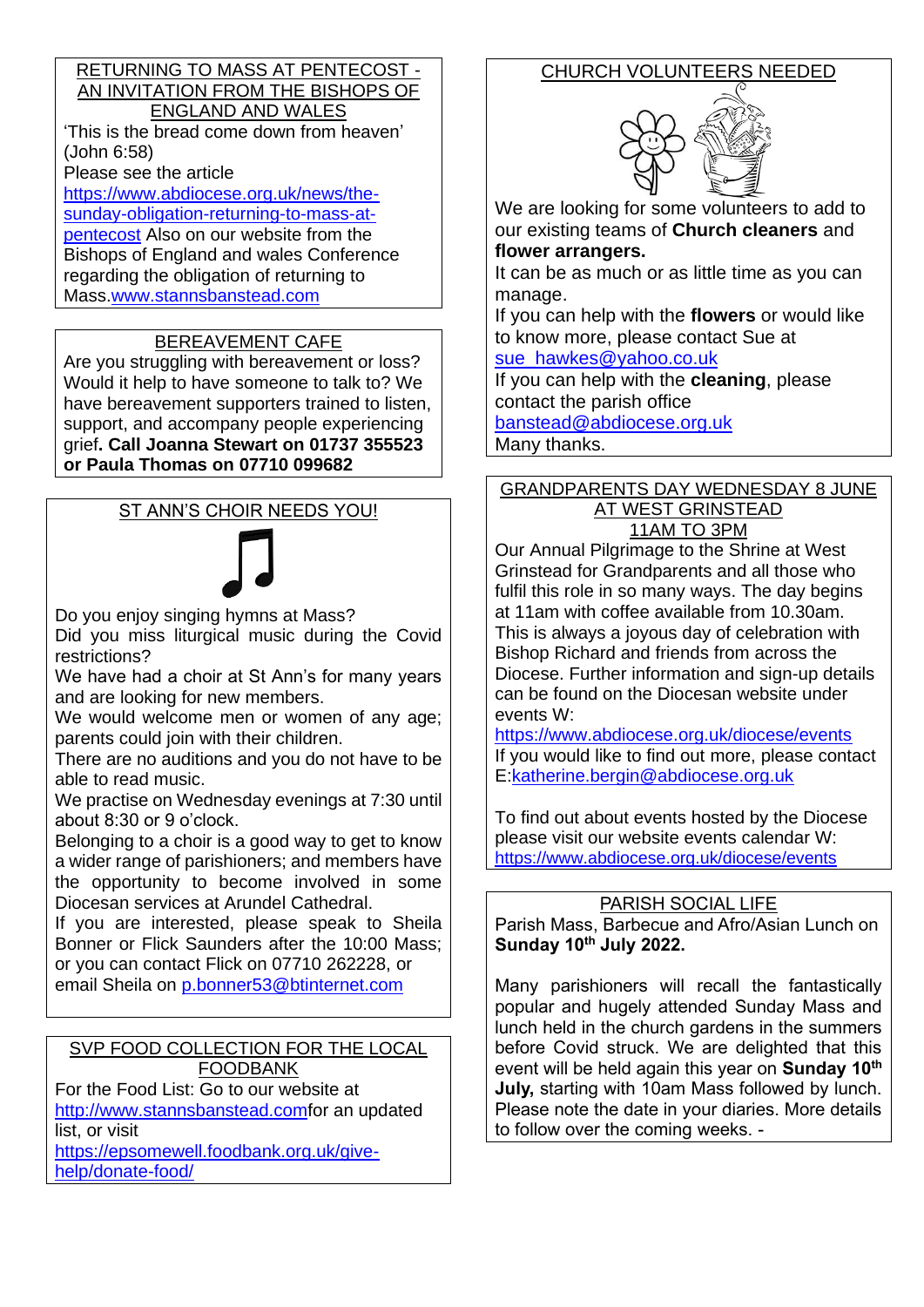### PANTOMIME AUDITIONS

After the stunning success of the Pilgrim Pantomime's '*Jack and the Beanstalk'* in January the Company is now preparing for its second production after covid and 32nd overall - Auditions will be at the URC Woodmansterne Lane on  $6<sup>th</sup>$  and 13<sup>th</sup> July at 7.30pm These are very relaxed and friendly so if you are a young person interested in acting singing, dancing, working backstage, doing make up or helping in any way then we need you in our team! Year 4s to 7s can join the junior dance team and Year 8s to 13s plus for the senior cast and chorus All are welcome even if your school days are behind you. No experience necessary but fun is guaranteed! To express your interest, you/your parent or guardian can email Beverley at [pilgrimpanto.banstead@gmail.com](mailto:pilgrimpanto.banstead@gmail.com) The Pilgrim Pantomime Committee

### THE WORLD MEETING OF FAMILIES

The World Meeting of Families happens every 3 years celebrating the wonder that lies within family life. Traditionally the event has been held in different locations across the world but with an eye to conserving the planet's resources this year we have been invited to celebrate this in our own local parishes **22-26 June 2022**. To see what is on offer please visit

w: [www.romefamily2022.com/en.](http://www.romefamily2022.com/en) The Diocese has distributed prayer cards with a special prayer for families to pray together at home but there are lots of ways to get involved, to share your ideas for celebrating or find out more please E: [Katherine.bergin@abdiocese.org.uk](mailto:Katherine.bergin@abdiocese.org.uk)

### THE DIOCESAN INCLUSION ADVISER

The diocesan Inclusion Adviser Margaret Fraher is available to advise about access to all diocesan, deanery or parish, liturgies, events, and groups and can be contacted by individuals or parishes regarding specific needs and how best to meet them, E:

[margaret.fraher@abdiocese.org.uk](mailto:margaret.fraher@abdiocese.org.uk) or M: 07508459315. When signing up for an event on the diocesan website please remember to specify if you have a particular need or challenge, so that Margaret can get in touch with you.

| PLEASE PRAY FOR THOSE IN OUR PARISH |                         |  |
|-------------------------------------|-------------------------|--|
| <b>WHO ARE SICK</b>                 |                         |  |
| <b>Helen Guinness</b>               | <b>Freda Griffiths</b>  |  |
| Karen Murray                        | Maureen Reilly          |  |
| <b>Bob Graham</b>                   | Eileen Graham           |  |
| <b>Indira Louis</b>                 | Ashlee Rodgers          |  |
| Christian Requena                   | Gillian Doherty         |  |
| <b>Wendy Counsell</b>               | Joshua Anderson         |  |
| <b>Damian Poole</b>                 | <b>Guilherme Guedes</b> |  |
| Michael Monaco                      | Allan Norman            |  |
| Josie Monaco                        | <b>Edmund Louis</b>     |  |
| <b>Helen Kershaw</b>                | Michael Ashman          |  |
| Jane Scargill                       | <b>Jake Brauer</b>      |  |
| Jonathan Lewis                      | <b>Susan Smith</b>      |  |
| Cyrus Pascoe                        | Peter Baikie            |  |
| David Ibbs                          | <b>Arthur Harding</b>   |  |
| Amy Grey                            | <b>Stephen Martin</b>   |  |
| Angela MacDonald                    | Sean Gilligan           |  |
| Gillian Wooldridge                  | <b>Spencer Thorpe</b>   |  |
| <b>Catherine Roberts</b>            | James Joseph            |  |
| <b>Trish Nathan</b>                 | Cathy Paxton            |  |
| Donato Marchese                     |                         |  |

### ADORATION OF THE BLESSED SACRAMENT



There will be no Adoration next week. Adoration will resume Wednesday 8<sup>th</sup> June.

#### CHILDREN'S RIDDLES



1.What starts working only when its fired? 2.What has four fingers and a thumb but is not a hand?

3.What did the tie say to the hat?

SECOND COLLECTIONS **Today Sunday 29th May** None Sunday 19<sup>th</sup> June: Day for Life.